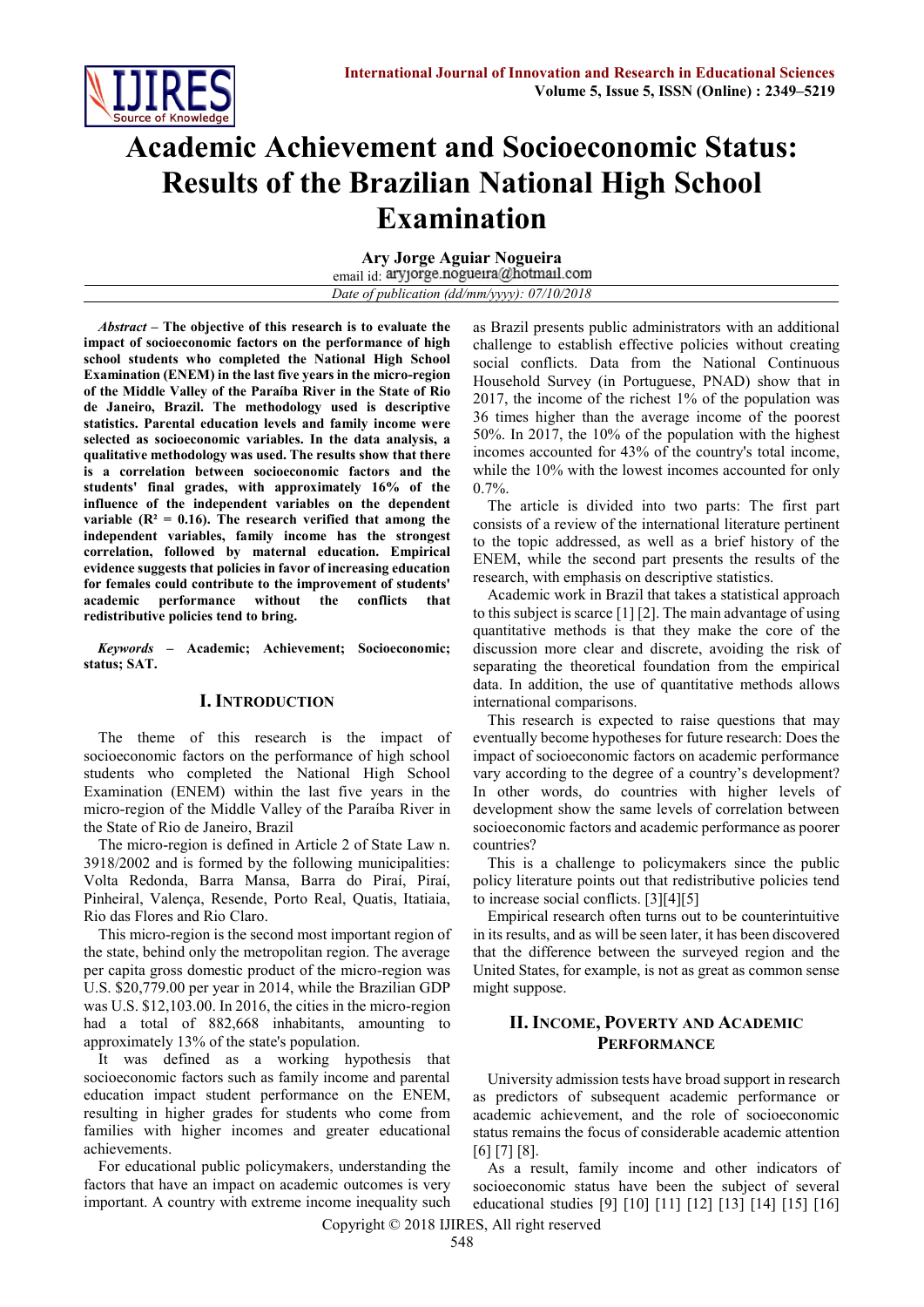

[17] [18] [19]. Blau [20] found a positive correlation between permanent income (the average income for several years) and performance in several tests, using data from the National Longitudinal Survey of Youth (NLSY).

Studies consistently point to the positive effects of income on academic achievement, including studies using data originating outside of the United States. Aughinbaugh and Gittleman [21], for example, used data from the NLSY and the National Child Development Study of Great Britain to examine the effects of income on academic achievement. Their results indicate that the relationship between income and test performance is similar to that reported in the United States. Similar findings have also been reported in Canada, using the National Longitudinal Survey of Canadian Youth by Dooley and Stewart [22].

The Scholastic Aptitude Test, or as it is better known – the SAT - is one of the most common college entrance exams in the United States, used by American universities in their undergraduate admissions processes and always occupying a prominent position in academic research on school performance.

Many critics maintain, however, that tests such as the SAT serve merely as "wealth tests"[23] [24] and that data would consistently reveal that all cognitive measures are related to socioeconomic status. Although most studies have found positive effects of higher incomes on academic development, Mayer's [25] paper provides a more complex picture. Using NLSY data, Mayer argues that differences between parents are not limited to income, but also include differences in enthusiasm, ability, academic skills and motivation, suggesting a spurious correlation between income and academic performance. In short, for that author, social and emotional differences account for variance in the academic achievements of children, rather than income differences.

However, others argue that what Mayer calls a spurious correlation would in fact be an indirect or unobserved variable effect. Duncan, Huston and Weisner [26], for example, suggest that financial support may improve the academic performance of children in poor families. In a random assignment study, they evaluated the impact of the New Hope program, which provided poor families with a wage supplement, subsidized health insurance, subsidized child care, and community service while seeking employment for parents. The results suggest that, on average, the children in the program scored higher than the control group.

These findings indicate that the correlation between income and academic performance of poor children is significant. In addition, poverty is known to be related to poor nutrition, increased exposure to toxic elements, low birth weight, attention deficit disorders, learning disabilities, lack of health insurance, poor housing and several other problems that impact school performance [27] [28] [29] [30] [31].

Guo [32] indicated that long-term poverty influences both academic ability and performance, but patterns may differ by age. While poverty in early childhood might seem to have the most significant impact, this study showed that poverty experienced in adolescence appears to have a stronger influence on academic performance than poverty experienced earlier in life, a finding relevant to the present research.

Duncan and Brooks-Gunn [33], on the other hand, not only concluded that poverty has its greatest impact during early and middle childhood, they also suggested that parental income is a stronger correlate of children's academic ability and performance than levels of maternal and family education, which is in line with the findings of our research.

## **III. THE NATIONAL HIGH SCHOOL EXAMINATION**

The National High School Examination (ENEM) appears in the context of the major educational reforms implemented from 1995-2002, and its inspiration is clearly the U.S. SAT. The ENEM is developed and administered by the National Institute of Educational Studies and Research Anísio Teixeira (INEP), a federal agency linked to the Ministry of Education (MEC) whose self-declared mission is to subsidize the formulation of educational policies at different levels of government to contribute to the economic and social development of the country.

Created under the direction of then-Minister of Education Paulo Renato de Souza, the initial objective of the test was to serve as an annual evaluation of high school students, in order to assist the government in the development of public policies for the improvement of education. In this sense, it is a public policy aimed at evaluating the results of the educational policy applied to the first cycles of education (fundamental and mid-level). Initially, the test contained only 63 questions, much smaller than the current 180, in addition to an essay. The first edition had only 115,600 participants, out of a total of 157,200 registered students.

In 2001, ENEM reached the mark of 1.6 million subscribers and 1.2 million participants. The test was still composed of 63 questions and one essay. That year, the granting of waivers of the enrollment fee was initiated for public school students, a measure that contributed to broadening student access.

With the creation of the University for All Program (ProUni) in 2004, which began granting scholarships to private institutions of higher education linked to performance on the exam, the definitive popularization of ENEM was achieved, reaching 3 million enrollees and 2.2 million participants in 2005. The benefits of ProUni are distributed based on student performance on the exam and can be comprehensive or partial, depending on the family income. To participate in this program, the student must have completed high school entirely in public schools.

In 2009, the exam was reformulated and became a mechanism for access to public universities. The exam expanded from 63 questions to 180 questions distributed in four test books: Humanities, Natural Sciences, Languages and Mathematics, as well as an essay. With the reformulation, the ENEM was expected to become an alternative to the university entrance examination, allowing higher education institutions to better "see" the profiles of students of basic education [34].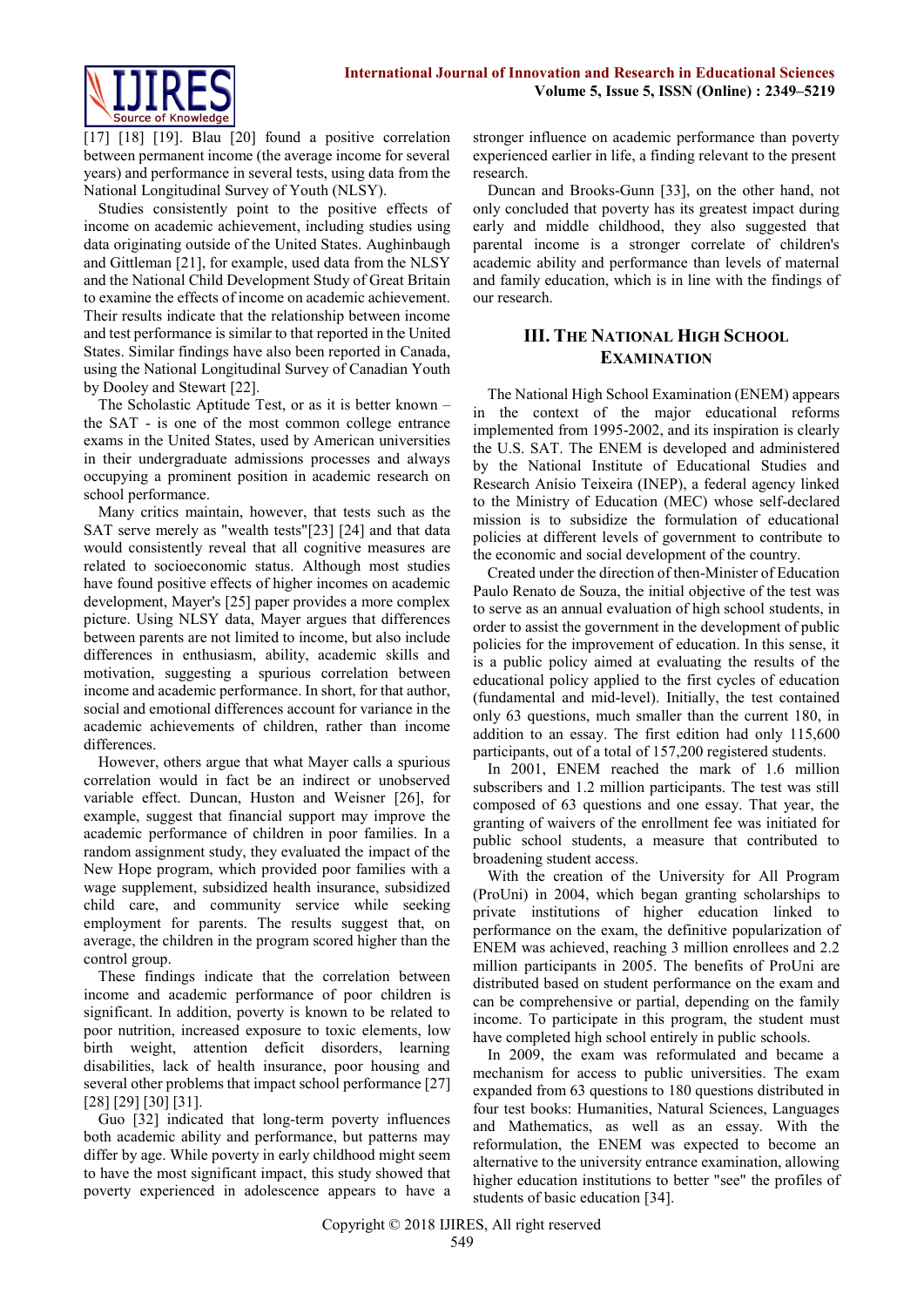

Despite several problems that occurred in the 2009 edition, the exam conquered the mark of 4.6 million enrollees the following year. In that year the federal government created the Unified Selection System (SISU), an online tool that cross-references student data pertinent to vacancies in educational institutions with the students' grades on the ENEM. Thus, with only one application, students could apply to public institutions throughout the country.

Also, in 2009, INEP adopted the Item Response Theory (IRT), an evaluation methodology that goes beyond merely counting the total number of correct answers on the test. Using this method, the item is the basic unit of analysis, and overall performance can be explained by the skill of the student and the characteristics of the questions (items).

The IRT does not allow comparison of the number of correct answers in one area of knowledge with another area, since the number of questions per difficulty level in each test and the other characteristics of these questions affect the result. The theory assumes that a candidate with a certain level of proficiency tends to correctly answer items at difficulty levels below his proficiency and incorrectly answer those at higher difficulty levels. The method is not exempt from criticism [34]; however, it enjoys great international credibility [35][36].

In 2017, the number of students enrolled in the exam reached the mark of 7.6 million, with abstention of approximately 30%, which means an absence of more than two million students. However, it continues as the main mechanism for measuring the performance of high school students and as a tool for access to most public and private universities in the country.

#### **IV. METHODOLOGY**

The data used in this research are available on the INEP website in the microdata section of the ENEM. All of the high school seniors enrolled in public and private educational institutions who lived within the 12 cities and took the exam in the years 2013 to 2017 were selected. It was decided to exclude students who missed any of the exams, as well as those who were eliminated for any reason and therefore did not score on the exam. This measure ensured that the extraction of averages from educational institutions would not be distorted by circumvention, which could result in lower grades for institutions with more students absent.

The grades are made available to each student individually and include the following competencies: Natural Sciences and their Technologies (CN), Languages, Codes and their Technologies (LC), Mathematics and its Technologies (MT), Humanities and their Technologies (CH) and Essay (RE). The grade of the objective tests was the result of the simple mean of the first four competencies, while the final grade was obtained by calculating the average among all the competencies.

Descriptive statistics were used as a method of analysis, focusing on the description of data presented in the form of graphs and tables. This method allows the reduction and summary of data, leading to the smallest possible loss of information [37]. Content analysis used the qualitative methodology.

Statistical analysis was performed using the Statistical Package for Social Sciences 25 (SPSS) for the Windows operating system. The graphs and tables were constructed using Microsoft Excel 2016 from data generated in SPSS or obtained from consulted sources.

To allow for international comparison, all of the amounts quoted were converted to the average dollar price of each relevant year, calculated on the website of the Central Bank of Brazil.

The socioeconomic status of the students was determined based on three variables: father's schooling or education; mother's schooling or education; and family income. These variables are used internationally in similar studies on the relationship between social status and academic performance [18] [38] [8] [39].

To measure the correlation between socioeconomic status and the final grade, we used the Kendall's Tau, a measure of non-parametric correlation that, although not as popular as the Spearman's statistic, is pointed out by many statisticians as the best estimate of correlation in a population [40] [41]. Although correlation is an extremely useful tool, it does not tell us anything about the predictive power of variables. Because of this, the research used multiple regression analysis, in which the final grade was chosen as the dependent variable, while the father's and mother's schooling and family income were chosen as independent variables.

#### **V. RESULTS**

As previously stated, the research covered the results of the National High School Examination for the years 2013 to 2017. Only students who were high school seniors in those years had their results compiled, excluding absentees, as well as those eliminated for any reason. The number of students whose ENEM results were the subject of analysis reached just over 30,000, according to the table below:

Table 1. High school students who completed the ENEM per year and institution type.

|                                 | YEAR |      |      |      |      |
|---------------------------------|------|------|------|------|------|
| <b>Institution</b>              | 2013 | 2014 | 2015 | 2016 | 2017 |
| Public                          | 4244 | 4606 | 4832 | 4388 | 4380 |
| Private                         | 1738 | 1705 | 1671 | 1529 | 1500 |
| <b>Total</b>                    | 5982 | 6311 | 6503 | 5917 | 5880 |
| Source: Own elaboration (2018). |      |      |      |      |      |

It is observed that the number of high school graduates each year does not vary widely, hovering around 6,000 students, which makes the comparison more regular and avoids significant fluctuations that could influence the results.

The number of graduating students in the public school system constitutes approximately 74% of the total number of students, a number that is very similar to the Brazilian national average of 75% in the National Household Sample Survey - PNAD 2015.

Regarding the income profile, the ENEM social questionnaire asks students to frame their family income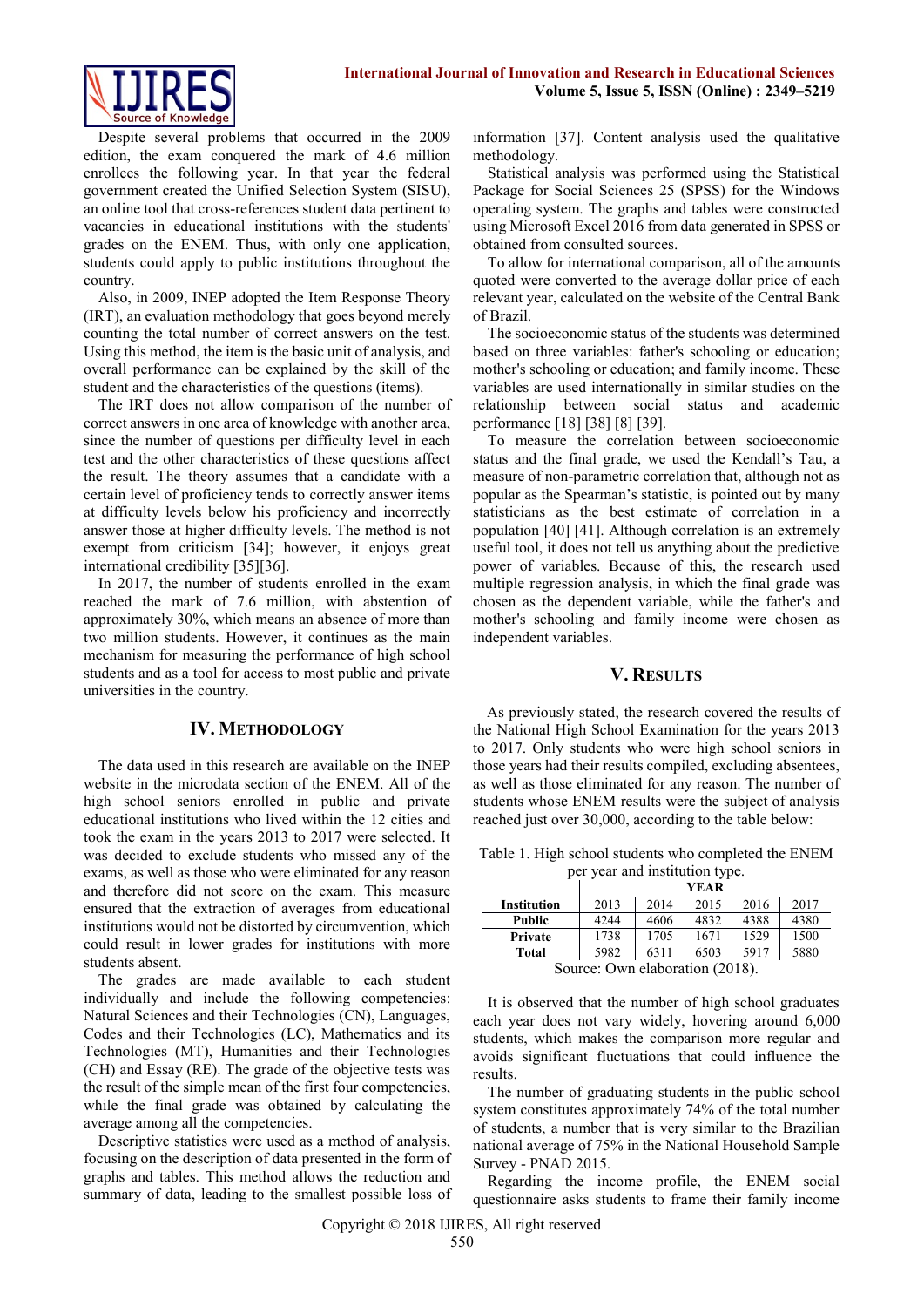

(the sum of the values perceived by all family members) in one of the 17 bands described below: Table 2. Income bands of the ENEM.

| <b>BAND</b>    | $10002$ . Income bands of the ET (ET).<br><b>INCOME</b> |
|----------------|---------------------------------------------------------|
| $\overline{A}$ | No income                                               |
| $\overline{B}$ | Up to 1 minimum wage                                    |
| $\overline{C}$ | More than 1 and up to 1                                 |
| D              | More than $1,5$ and up to $2$                           |
| E              | More than 2 and up to $2.5$                             |
| $\overline{F}$ | More than 2.5 and up to 3                               |
| G              | More than 3 and up to 4                                 |
| H              | More than 4 and up to 5                                 |
| $\top$         | More than 5 and up to 6                                 |
| $\overline{J}$ | More than 6 and up to 7                                 |
| $\mathbf{K}$   | More than 7 and up to 8                                 |
| $\overline{L}$ | More than 8 and up to 9                                 |
| M              | More than 9 and up to 10                                |
| N              | More than 10 and up to 12                               |
| $\Omega$       | More than 12 and up to 15                               |
| P              | More than 15 and up to 20                               |
| О              | Above 20 minimum wages                                  |

Source: Own elaboration (2018).

It should be noted that the values refer to the Brazilian minimum wage, an extremely timely measure, since it allows annual comparisons without the immediate need to use inflation indexes. The distribution of students by income range is described in the chart below.



Graph 1. High school students who completed the ENEM per year and income bracket. Source: Own elaboration (2018).

The graph shows that the present incomes of more than 50% of the students' were up to two times the minimum wage (corresponding to approximately US \$556.00). Considering that the Brazilian average household income in 2017, as determined by the continuous PNAD, was R \$1,268 (approximately US \$397.00 or slightly more than 1.3 times the minimum wage), it is evident that the region studied occupies a socioeconomic position above the national average, a fact that was already adequately addressed in the introduction when presenting the gross domestic product of the region.

When the averages of the students' final grades are observed, the performance disparity begins to change dramatically, as shown in the table below:

Table 3. Final average scores per year and institutional type for senior-year students of high schools that administered the ENEM

| aummsición que envero.  |       |          |       |       |       |
|-------------------------|-------|----------|-------|-------|-------|
| <b>Institution/Year</b> | 2013  | 2014     | 2015  | 2016  | 2017  |
| <b>Public</b>           | 511.9 | 504.7    | 499.6 | 508.9 | 498.3 |
| Private                 | 592.6 | 599.3    | 586.1 | 604.1 | 609.3 |
| Media                   | 535,3 | 530.2    | 521.8 | 533.5 | 526.6 |
| $\tilde{\phantom{a}}$   |       | (0.0000) |       |       |       |

Source: Own elaboration (2018).

Grades of students at private institutions are on average 18% higher than those of students at public institutions. Although the nature of the educational institution does not maintain a consistent relationship with parental income, it can be stated without reservation that there is a strong correlation between a higher income and a student's enrollment in the private school system. Just check the chart below, which correlates income and educational institutio- -ns, drawn from the number of students who took the exam in the last five years.





The graph indicates that the higher the income, the greater the chance that the student will be enrolled in a private educational institution. In each of the income bands included in the ENEM social questionnaire, students with the highest family incomes are in private schools. However, the fact that there are high-income students in the public school system needs to be properly contextualized. Unlike Brazilian higher education, in which a serious imbalance persists, with people from high-income families attending public universities [42], the lower and middle public schools predominately have poor students. According to the survey "Synthesis of Social Indicators: an analysis of the living conditions of the Brazilian population," prepared by IBGE, based on data from the Brazilian Institute of Geography and Statistics (IBGE, 2012), in public elementary schools, for example, approximately 66% of students have family incomes within the lowest two-fifths. This inequality is even more pronounced in high schools; among students who attended public high schools, only 8.6% came from the richest 20% of families.

This is clearly reflected in the students' academic performance, as we have seen. When the schools of the studied region are ranked in 2017, it is observed that the advantage of students in private institutions is unequivocal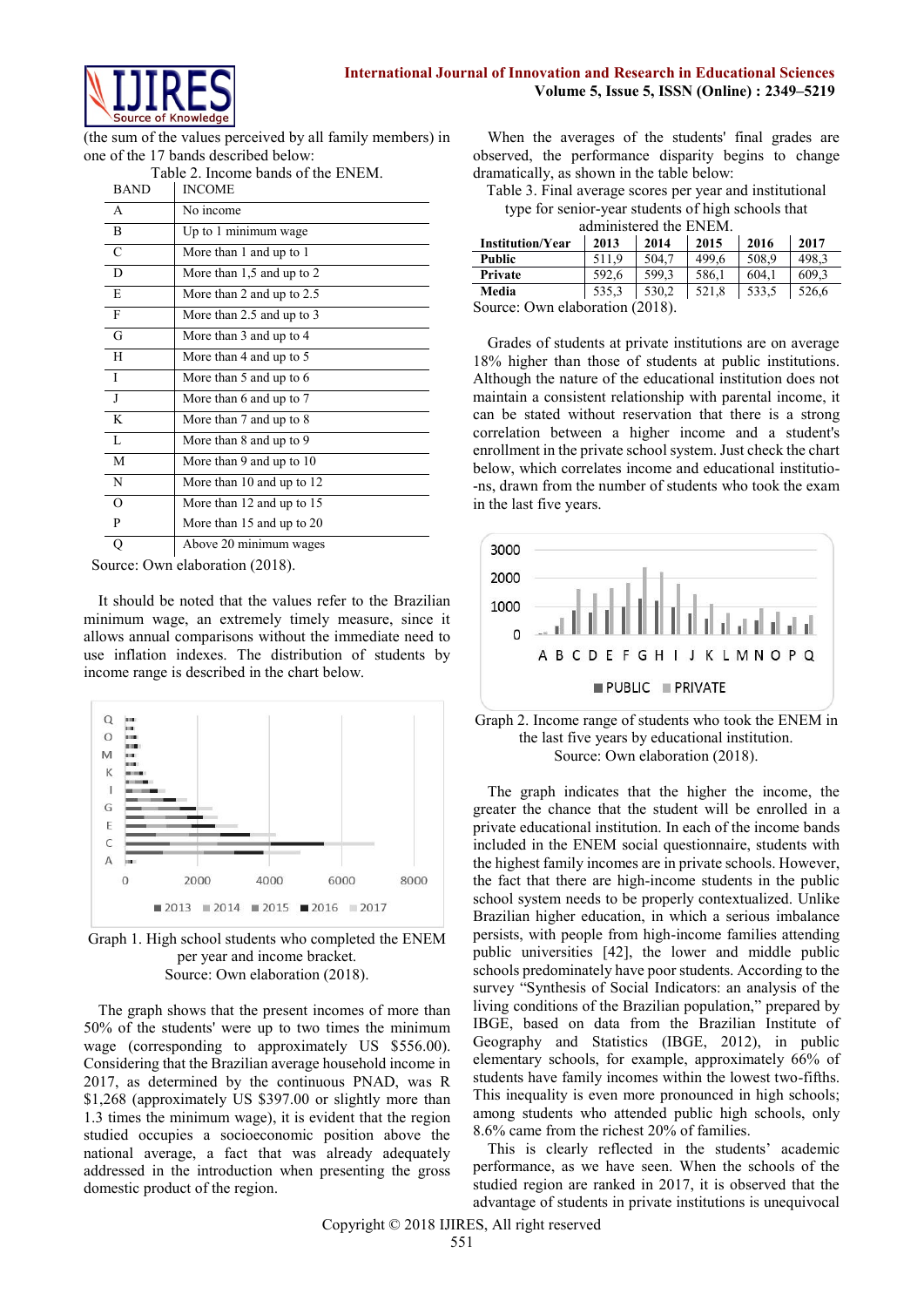in comparison to students of the public school system, with the 19 highest-ranking schools being private. The first public school in the ranking is only in 20th place. However, that school is the Federal Institute of Education Science and Technology of Rio de Janeiro (Campus Volta Redonda), which is recognized as a center of excellence in education and is not the general model of public education in the country.

In the assessment of the socioeconomic status of the students, the three chosen variables have been consecrated by other academic studies: schooling of the father and the mother, as well as the family income. The correlation coefficients of these variables can be observed in the table below with the students' final grades, year by year.

Table 4. Correlation and linear regression between the socioeconomic factors and the means of the students' final grades per year.

|             | Father's | Mother's |        |          |       |  |
|-------------|----------|----------|--------|----------|-------|--|
| <b>YEAR</b> | Educ.    | Educ.    | Income | SIG.     | $R^2$ |  |
| 2013        | 0,144    | 0,195    | 0,254  | $\theta$ | 0.15  |  |
| 2014        | 0,173    | 0,212    | 0,266  | $\theta$ | 0,16  |  |
| 2015        | 0.138    | 0.186    | 0,254  | $\theta$ | 0,16  |  |
| 2016        | 0,155    | 0,200    | 0,254  | $\theta$ | 0,17  |  |
| 2017        | 0,158    | 0,202    | 0,262  | $\theta$ | 0.15  |  |

**KENDALL'S TAU**

Source: Own elaboration (2018).

It is known that in social sciences, any value lower than 0.05 is significant [41]. As the research opted for Kendall's Tau in the measurement of the degree of correlation, a statistical measure that normally presents coefficients considerably inferior to the Pearson's Correlation, one can affirm that the variables present average correlation with the grades. It is also observed that family income is the variable that most closely correlates with the final grade, followed by maternal schooling.

However, the correlation only indicates that the variables are related, but says nothing about the causality between them. To evaluate the impact of socioeconomic variables on the final grade, multiple linear regression was used. The table above shows the  $\mathbb{R}^2$  values, which indicate that on average 16% of the students' final grades is derived from the students' socioeconomic status, a considerable percentage, since it corresponds to almost the entire difference between the public and private school grades  $(18%)$ 

In addition,  $\mathbb{R}^2$  values are very similar to international studies that evaluated the impact of socioeconomic factors on academic performance. For students who took the SAT,  $R<sup>2</sup>$  reached 0.133 [8]. In the case of students at American colleges, the  $R<sup>2</sup>$  was 0.145 for general students, but it reached 0.167 for high-income students [43].

Therefore, it is inferred that the impact of income itself on academic performance, and especially on performance on aptitude tests such as the National High School

Examination and the U.S. SAT, is a general phenomenon, given the size of the populations researched and the similarity in the results.

#### **VI. CONCLUSION**

Statistical evidence suggests that socioeconomic factors, mainly income, have a direct impact on the performance of high school students who have taken the ENEM in the last five years in the micro-region of the Middle Vale of the Paraíba river.

In addition, evidence that the influence of socioeconomic factors on student test performance is very similar to research results in the United States seems to indicate that the dilemma to be addressed goes beyond the mere question of a region's economic development.

This poses an additional challenge to policymakers, since mitigating income inequality is an extremely complex task. Public policy literature points out that redistributive policies tend to increase social conflict, because it is usually evident which sector will bear the cost and which sector will be the beneficiary of the policy.

However, two variables that make up socioeconomic status do not depend directly on major economic upheavals: the schooling of the father and the mother. The data compiled in this research indicate that maternal schooling is the variable with the second-strongest correlation with student performance on the ENEM. In fact, increasing maternal schooling not only serves the purpose of improving student performance, but also contributes to female empowerment.

Thus, while directly combating income inequality is an often-torturous task for public policymakers, increasing female schooling can yield long-term benefits in a way that causes less social conflict.

The author hopes that this work will be able to serve other researchers who wish to embark on the evaluation of public policies with statistical methods, since the confrontation of public problems demands a precise diagnosis that only the scientific method can provide.

#### **REFERENCES**

- [1] Travitzki, Rodrigo; Ferrao, Maria Eugenia; Couto, Alcino Pinto. Educational and socio-economic inequalities of pre-university Brazilian population: A view from the ENEM data. *Education policy analysis archives*, v. 24, p. 74, 2016.
- [2] Medeiros, Hugo Augusto Vasconcelos et al. Limits of the quota law in federal public universities. *Education policy analysis archives*, v. 24, p. 6, 2016.
- [3] Lowi, Theodore J. Four systems of policy, politics, and choice. *Public administration review*, v. 32, n. 4, p. 298-310, 1972.
- [4] Alesina, Alberto; Rodrik, Dani. Distributive politics and economic growth. *The quarterly journal of economics*, v. 109, n. 2, p. 465-490, 1994.
- [5] Justino, Patricia et al. *Redistribution, inequality and political conflict*. Poverty Research Unit, Sussex, PRUS Working Paper, n. 18, 2004.
- [6] Hezlett, S. A.; Kuncel, N. R.; Vey, M. A.; Ahart, A. M.; Ones, D. S.; Campbell, J. P.; Camara, W. *The effectiveness of the SAT in predicting success early and late in college:* A comprehensive meta-analysis. Paper presented at the annual meeting of the National Council on Measurement in Education, Seattle, WA, 2001.

Copyright © 2018 IJIRES, All right reserved